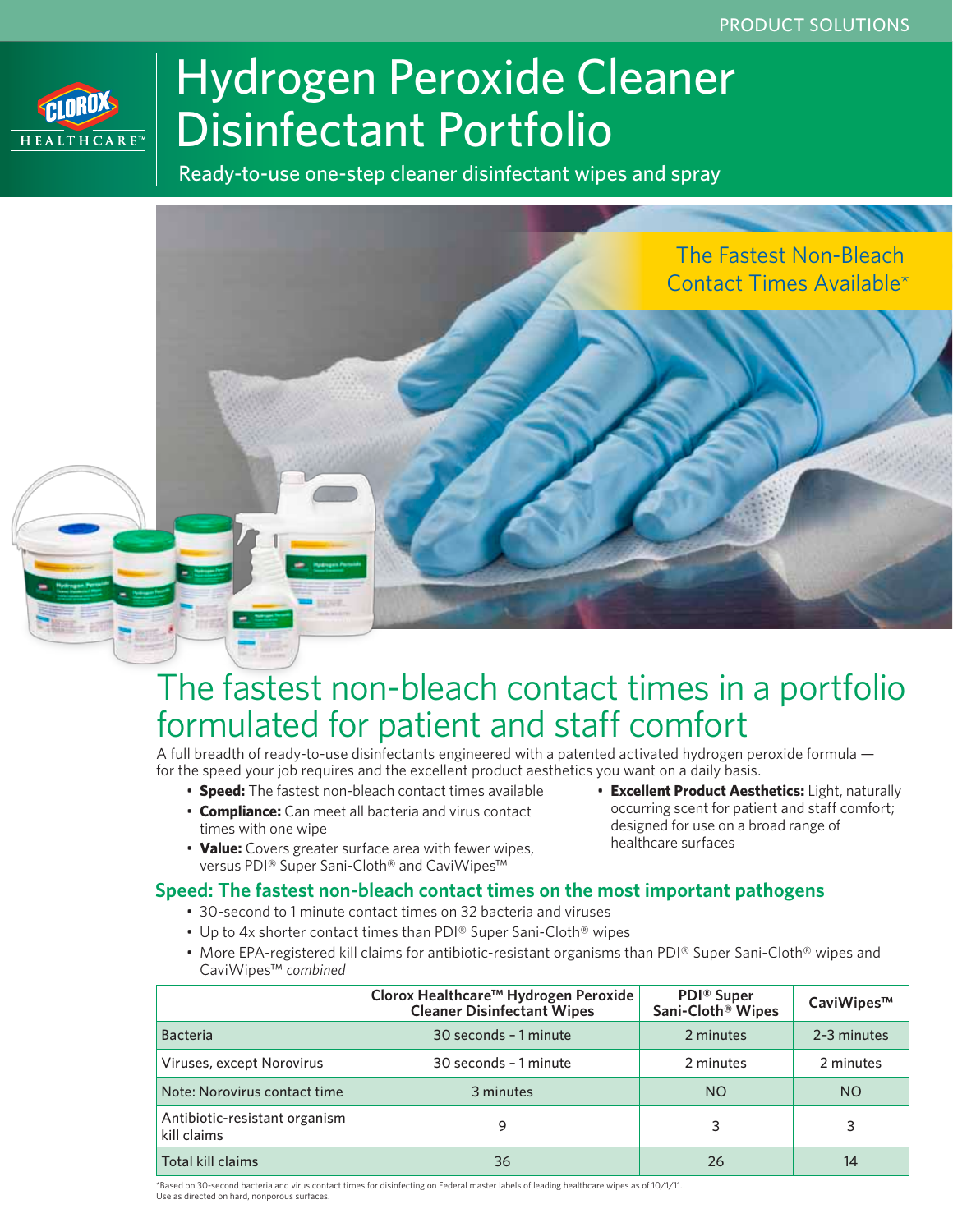# Why speed matters

If your wipe cannot keep a surface wet for its entire contact time, it can cause costly rewiping or — if the surface is not rewiped — leave the surface not disinfected. Clorox Healthcare™ Hydrogen Peroxide Cleaner Disinfectant Wipes meet all bacteria and virus contact times with one wipe, helping your team ensure compliance for better patient outcomes. You should not have to worry if your team is using a second wipe to be compliant.

### **Compliance: Keeps surfaces wet for all bacteria and virus contact times**

|                                                                    | $6.75" \times 5.75"$<br>Clorox Healthcare <sup>™</sup><br><b>Hydrogen Peroxide Cleaner</b><br><b>Disinfectant Wipes</b> | 6.75"x 9"<br>Clorox Healthcare <sup>™</sup><br><b>Hydrogen Peroxide Cleaner</b><br><b>Disinfectant Wipes</b> | 6"x 6.75"<br><b>PDI</b> ® Super<br>Sani-Cloth <sup>®</sup> Wipes | 6"x 6.75"<br>CaviWipes™ |
|--------------------------------------------------------------------|-------------------------------------------------------------------------------------------------------------------------|--------------------------------------------------------------------------------------------------------------|------------------------------------------------------------------|-------------------------|
| Time one wipe keeps a<br>$4ft2$ surface wet                        | 4 minutes 10 seconds                                                                                                    | 4 minutes 27 seconds                                                                                         | 1 minute 25 seconds                                              | 1 minute<br>38 seconds  |
| % of bacteria and virus<br>contact times that one<br>wipe can meet | 100%                                                                                                                    | 100%                                                                                                         | 0%                                                               | 0%                      |

### **Better Value: Disinfect more surface area using fewer wipes**

|                                                                                                                                              | 6.75"x 5.75"<br>Clorox Healthcare <sup>™</sup><br><b>Hydrogen Peroxide Cleaner</b><br><b>Disinfectant Wipes</b> | $6.75"$ x 9"<br>Clorox Healthcare <sup>™</sup><br><b>Hydrogen Peroxide Cleaner</b><br><b>Disinfectant Wipes</b> | 6"x 6.75"<br><b>PDI</b> ® Super<br>Sani-Cloth <sup>®</sup> Wipes | 6"x 6.75"<br>CaviWipes™ |
|----------------------------------------------------------------------------------------------------------------------------------------------|-----------------------------------------------------------------------------------------------------------------|-----------------------------------------------------------------------------------------------------------------|------------------------------------------------------------------|-------------------------|
| Wipes required to<br>disinfect surfaces in<br>average size hospital<br>room $(50 ft2)$ for<br>comparable bacteria<br>and virus contact times | 4                                                                                                               |                                                                                                                 | 20                                                               | 24                      |

### **Ready-to-Use Spray: Powerful cleaning and the fastest contact times since bleach\***

- 30-second to 1 minute contact times on all bacteria and viruses
- Up to 6x faster bacteria contact times than Virex® TB
- **One-step cleaning and disinfecting**
- Cleans bathroom soil 214% (or 3x) faster than Virex® TB
- Cleans bathroom soil 36% faster than Cavicide™
- Up to 20x faster bacteria contact times than Virex® II 256 Dilutable

|                                      | Clorox Healthcare <sup>™</sup> Hydrogen Peroxide<br><b>Cleaner Disinfectant Spray</b> | Virex <sup>®</sup> TB Spray | Cavicide™ | Virex <sup>®</sup> II<br>256 Dilutable |
|--------------------------------------|---------------------------------------------------------------------------------------|-----------------------------|-----------|----------------------------------------|
| <b>Bacteria</b>                      | 30 seconds - 1 minute                                                                 | 3 minutes                   | 3 minutes | 10 minutes                             |
| <b>Viruses</b>                       | 30 seconds - 1 minute                                                                 | 30 seconds - 10 minutes     | 2 minutes | 1-10 minutes                           |
| EPA-registered to<br>kill Norovirus? | Yes                                                                                   | Yes                         | No        | No.                                    |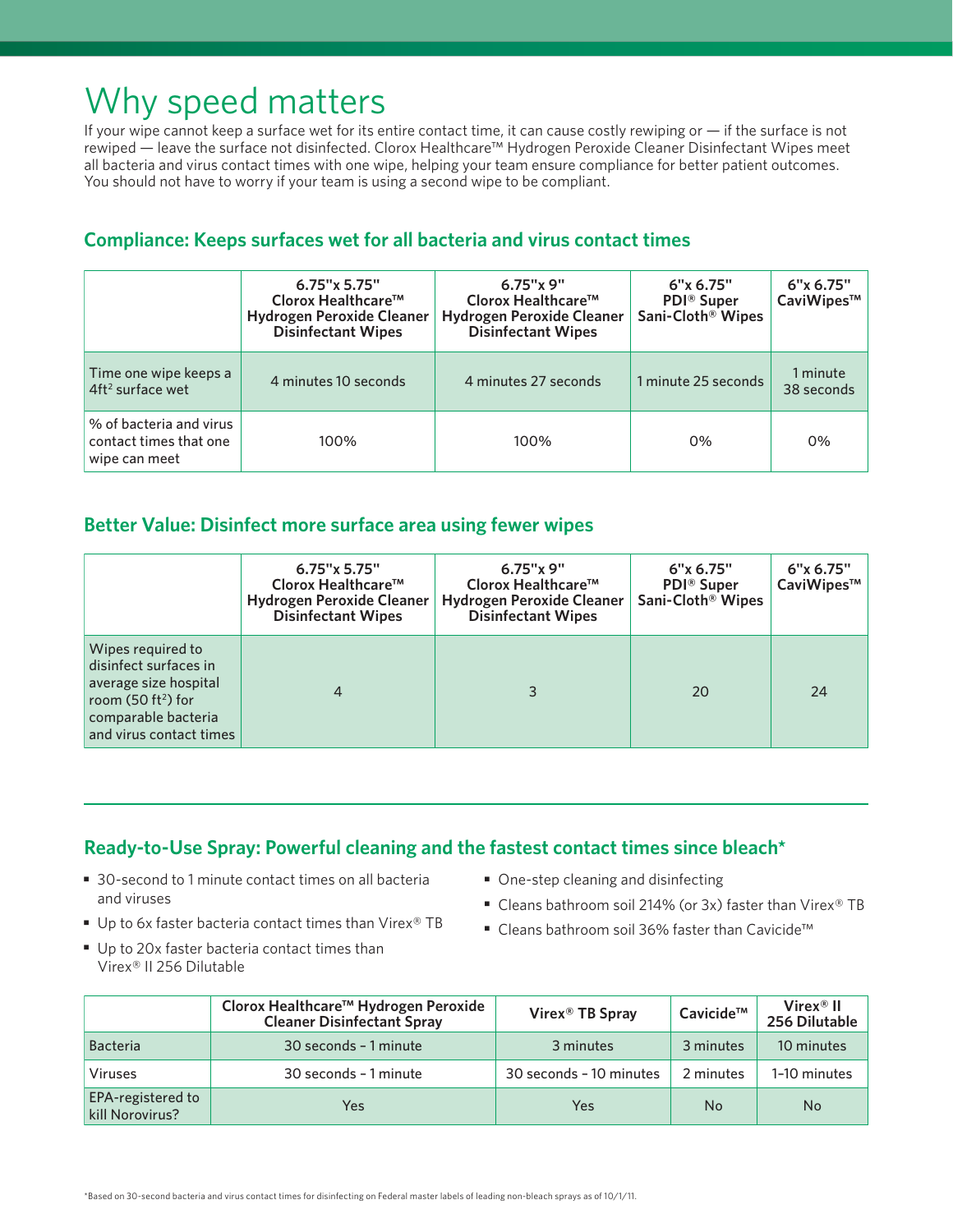### **Excellent product aesthetics:**

- For use in the most sensitive patient areas
- No harsh chemical odor or fumes
- Light, naturally occurring fragrance
- Nonflammable, unlike quaternary ammonium-alcohol-based wipes
- No volatile organic compounds (VOCs)

#### **Broad healthcare surface compatibility:**

- Noncorrosive: does not leave a solid residue that can damage your equipment over time
- CHP is recommended for plastics, laminated surfaces, sealed fiberglass and other acrylic-coated surfaces, whereas isopropyl alcohol will attack some forms of plastic, rubber and coatings\*

**Surface materials:** Stainless steel, vinyl, painted metals, glass, baked enamel, chrome, glazed tile, glazed ceramic, glazed porcelain, porcelain enamel, laminated surfaces, painted surfaces, plastic, sealed fiberglass.

### **Strong and durable wipes**

For powerful cleaning and greater durability:

- 4x stronger than PDI® Super Sani-Cloth® wipes
- 3.5x stronger than CaviWipes™





### **A complete ready-to-use portfolio for every need and job:**

A full selection of ready-to-use activated hydrogen peroxide products for everyday disinfecting throughout your facility. Includes two economical refill packages for cost and waste efficiencies.

### **CLINICAL SURFACES**



## **6.75" x 5.75"**

Designed for: Nurses Perfect for: Medical equipment and small surfaces disinfecting

#### Small Equipment Surfaces: Including glucometers, BP monitors, IV pumps, stethoscopes, nurse call cords

### **MULTIPURPOSE**



## **6.75" x 9"**

Designed for: Nurses and Environmental Services Perfect for: Everyday cleaning and disinfecting, daily patient room cleaning, high-touch surfaces

#### High-Touch Surfaces:

Carts, wheelchairs, countertops, desktops, light switches, TV remotes, bed rails, overbed tables, dialysis machines

### **TERMINAL CLEANING**



## **12" x 11"**

Designed for: Environmental Services Perfect for: Terminal cleaning and disinfecting

#### Large Surfaces:

Patient bed area, counters, windowsills, table tops, patient chairs, air vents, toilets, showers, sinks

### **MULTIUSE**



### **32 oz. & 128 oz.**

Designed for: Environmental Services Perfect for: Multipurpose use

High-Touch Surfaces: Bathrooms, toilets